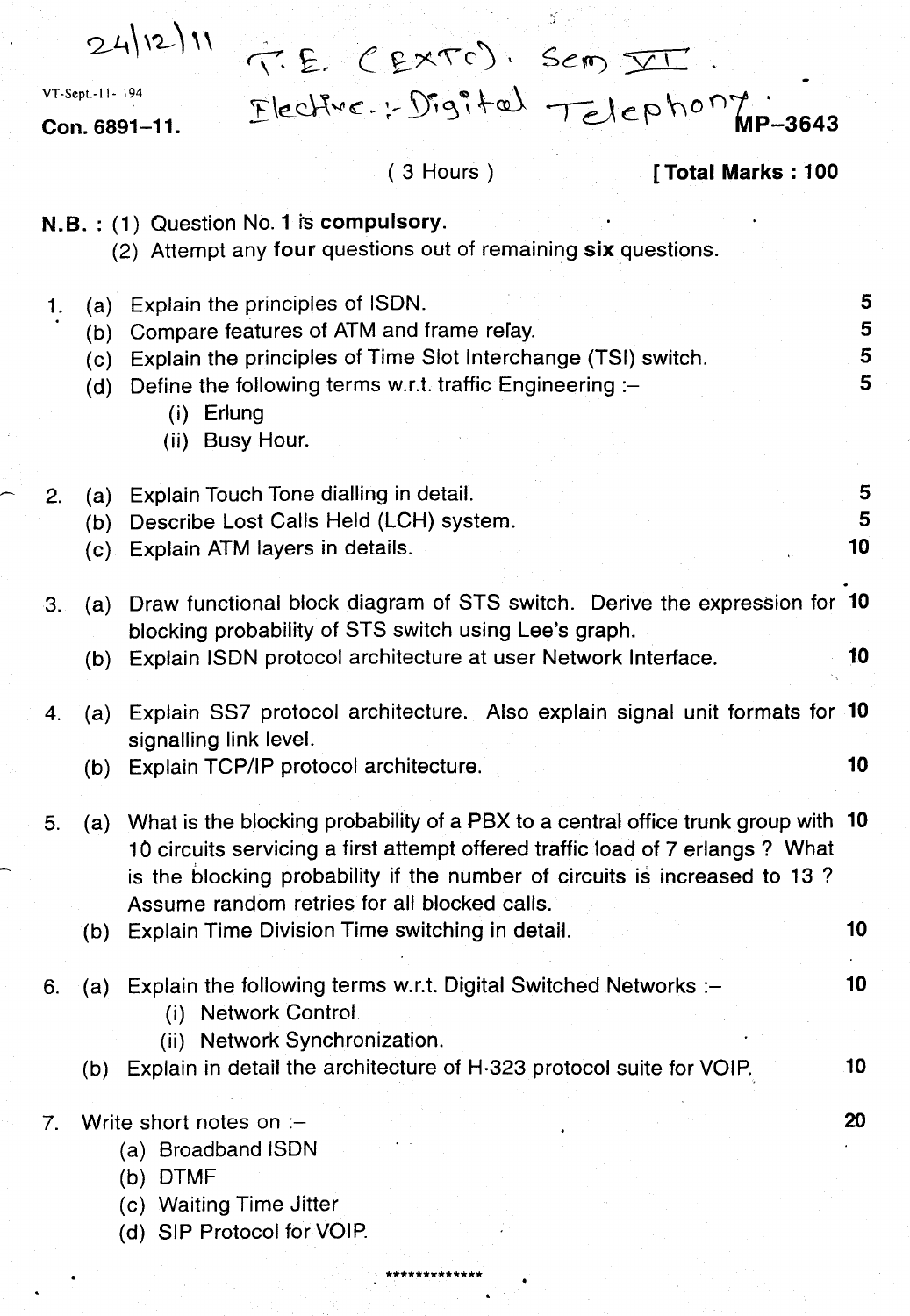$15|12|$ 11 TE EXTE  $\frac{-11}{T}$  EN Engg.

5 2nd half.11-AM(f)

### **Con. 6559-11.**

#### .<br>m **MP-3637**

| (3 Hours) |  |  |  |  |  |  |
|-----------|--|--|--|--|--|--|
|-----------|--|--|--|--|--|--|

[ Total Marks: 100

- **N.S.:** (1) Question NO.1 is **compulsory.**
	- (2) Attempt any **four** from remaining **six** questions.
	- (3) **Figures** to the **right** indicate **full** marks.
	- (4) Assume **data if necessary.**

| 1 <sub>1</sub> | (a) Why (G-Y) is not transmitted in colour television system?<br>(b) Write advantages of using negative modulation in T.V. system.<br>(c) Write advantages of using AGC in T.V. system.<br>(d) Explain compatibility considerations in T.V. system. | 5<br>5<br>5<br>5 |
|----------------|-----------------------------------------------------------------------------------------------------------------------------------------------------------------------------------------------------------------------------------------------------|------------------|
| 2.             | (a) Draw neat block diagram for NTSC coder and explain.<br>(b) Write characteristic features of NTSC and PAL systems.                                                                                                                               | 10<br>10         |
| 3.             | (a) Explain in detail interlaced scanning in T. V. system with appropriate diagrams.<br>(b) Draw neat diagram to indicate sync separator section in T.V. system and explain<br>the same.                                                            | 10<br>10         |
| 4.             | (a) Draw neat block diagram for PAL coder and explain.<br>(b) Explain how phase errors are cancelled in PAL system.                                                                                                                                 | 10<br>10         |
| 5.             | (a) Draw and label Vidicon Camera tube and explain its working.<br>(b) Write a note on Television Studio.                                                                                                                                           | 10<br>10         |
| 6.             | (a) Compare delta gun, PIL and Trinitron picture tubes.<br>(b) Explain the function of colour killer circuit.                                                                                                                                       | 10<br>10         |
| 7.             | Write short notes on any three of the following :-<br>(a) CATV and MATV<br>(b) Frequency Interleaning<br>(c) Composite Video Signal<br>(d) Digital T.V.                                                                                             | 20               |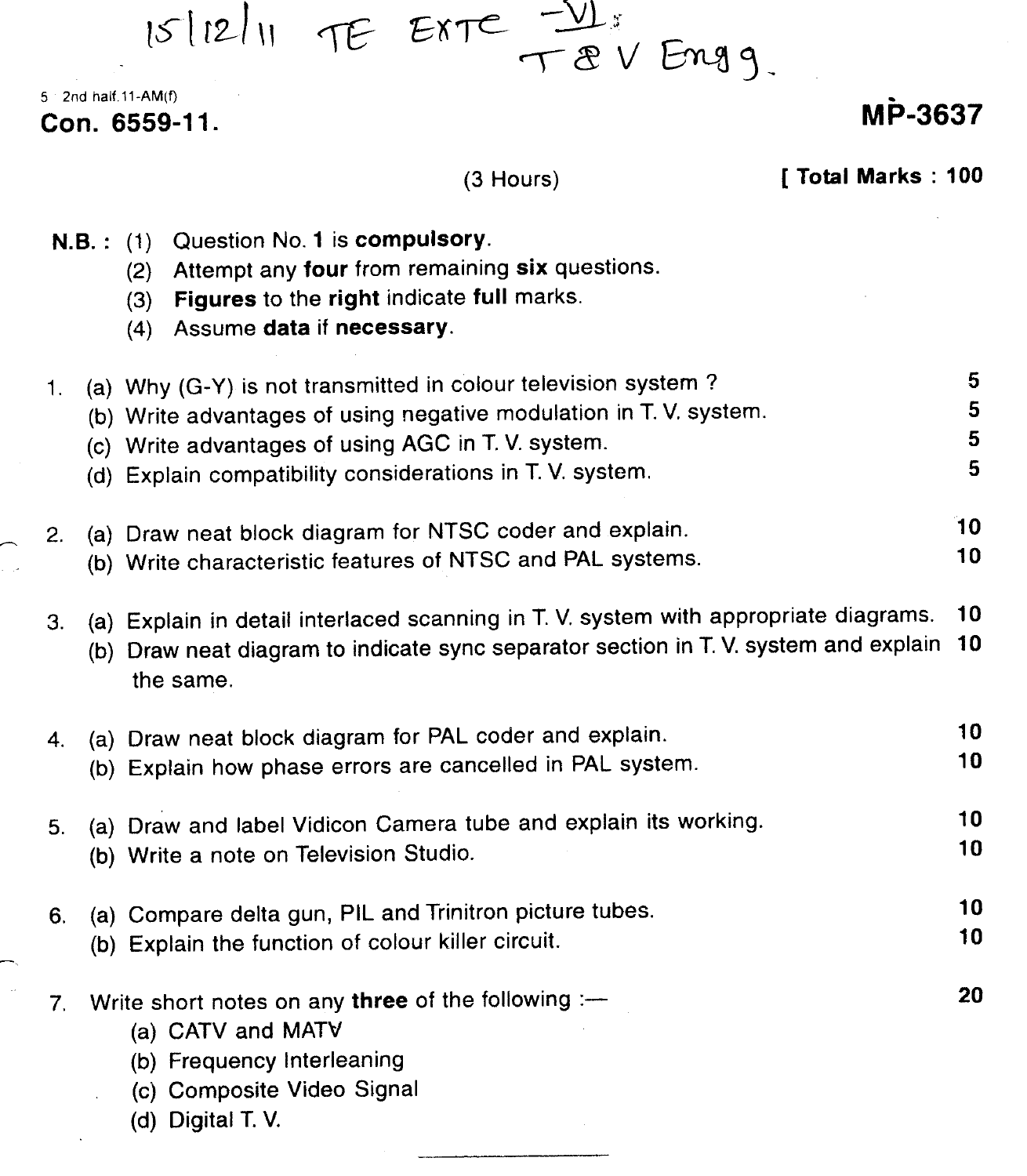## $5|12|h$

# -r& *e~*TC *.:6exn <sup>~</sup>*JLL U-) , (.t 1)~e-1i~d ,eP ,0UdN'e..- <sup>~</sup> *<sup>P</sup>* et8c{ htrY)

VT-Sept.-11- 135

Con. 6181-11.

### MP-3634

 $(3$  Hours)

**[Total Marks: 100** 

- N.S.: (1) Question No.1 is compulsory.
	- (2) Assume suitable data if required.
	- .(3) Solve any four questions from remaining questions.

#### 1. Explain the following  $-$

- (a) FRISS transmission equation
- (b) Radiation pattern of short dipole
- (c) Linear *vis* planner array
- (d) Rectangular Microstrip Antenna and its feed network.
- 2. (a) Draw the measurement setup to find gain and radiation pattern of the antenna. 10
	- . (b) Explain space wave propogation. Determine the radio horiton of a space wave 10 propogation if the height of a transmitting antenna is 60 mts. and that of receiving antenna is 6 mts. Assume standard atmosphere.
- 3. Consider a corner reflector with an included angle of  $\alpha = 36^{\circ}$ . 20
	- (a) Derive the array factor.
	- (b) Plot the relative field strength along the axis ( $\theta = 90^{\circ}$ ,  $\phi = 0^{\circ}$ ) as a function of the feed-to-vertex spacing  $s_1$  for  $0 \le s/\lambda \le 10$ .
	- (c) Determine the spacing that yields the first maximum possible field strength along the axis. For this spacing, what is the ratio of the field strength of the corner reflector along the axis to the field strength of the feed element alone?
	- (d) For the spacing in part c, plot the normalized power pattern in the azimuthal plane ( $\theta = 90^{\circ}$ ).
- 4. Explain various frequency independent antennas also explain the design procedure 20 of each.
- 5. (a) An array of 4 isotrophic sources is formed by placing one at the origin, and one 10 along the X-, y-, and z-axes a distance d from the origin. Find the array factor for all space. The excitation coefficient of each element is identical. .
	- (b) Principle of pattern multiplication and its applications in linear and Nonlinear arrays. 10
- 6. (a) When a linear dipole is called a infinitesimal dipole or a small dipole,or a finite 10 length dipole? Compare infinitesimal dipole, small dipole and halfwave length dipole in terms of current distribution, radiation resistance, effective length and directivity.
	- (b) Write the far-zone electric and magnetic fields radiated by a magnetic dipole of 10  $1 = \lambda / z$  aligned with the z-axis. Assume a sinusoidal magnetic current with maximum value I<sub>mo</sub>.

 $20<sub>2</sub>$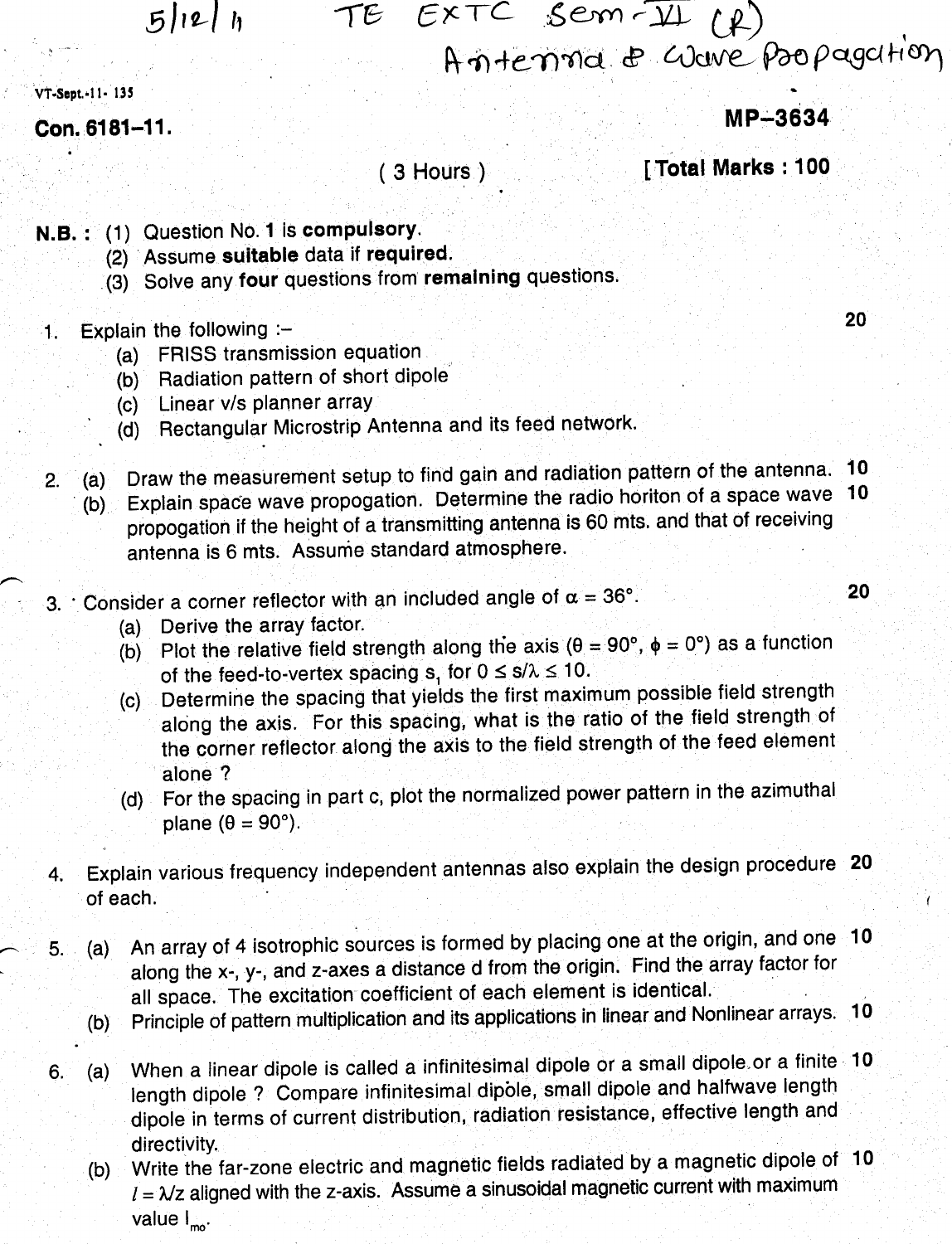$(a)$  Define:-(i) Radiation Pattern (ii) Directivity (iii) Beam Width (iv) Band Width (v) Polarization. (b) Derive the expression for vector potential wave equation.

\*\*\*\*\*\*\*\*\*\*\*\*

10

 $-10$ 

- 11 IV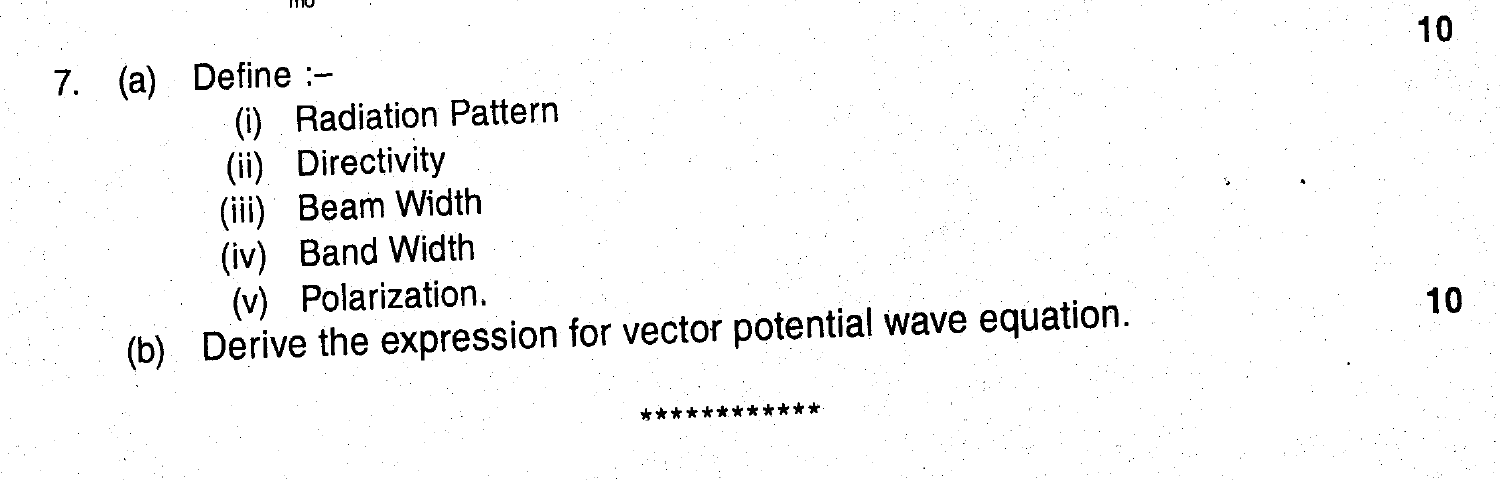# $3011111$  TE CEXTC) Sem II  $CR$ ). MPM $c$ - $\mathbb{I}$

28 : 2nd half.11·AM(d)

#### Con. 5990-11.

### **MP-3662**

#### $(3$  Hours)

#### [ Total Marks: 100

- N.B.: (1) Question No. 1 is compulsory.
	- (2) Any four questions out of remaining six questions.
	- (3) Assume suitable data, wherever required with justification.
	- (4) Figures to the right indicate full marks.

| 1. | (a) Design 8086 Microprocessor based system with following specifications :-<br>(i) 8086 Working at 6 MHz<br>(ii) 16 KB EPROM using 8 KB Chips<br>(iii) 16 KB SRAM using 8 KB Chips. | $12 -$   |
|----|--------------------------------------------------------------------------------------------------------------------------------------------------------------------------------------|----------|
|    | (b) Draw the memory organisation of PIC 18 controller and explain.                                                                                                                   | 8        |
|    | 2. (a) Draw interface diagram of 8086 with 8087 and explain various interface signals 10<br>and working.                                                                             |          |
|    | (b) Convert the decimal number 125.125 into short real, long real format of 8087.                                                                                                    | 10       |
|    | 3. (a) Explain the interrupt structure of 8086 Microprocessor with respect to 8259 PIC.<br>(b) Draw the PSW of 8086 and explain setting of different bits with example.              | 10<br>10 |
| 4. | (a) Draw and explain interfacing of 8086 with 8255.<br>(b) Write 8086 based program to transfer n bytes of data from source memory area<br>to the destination memory area.           | 10<br>10 |
|    | 5. (a) With neat diagram explain the different instruction formats of PIC 18 controller. 10<br>Also give the comparison of bit size of OPcode for different instructions.            |          |
|    | (b) Draw the flow chart and write assembly language program for PIC 18 controller 10<br>to read and write ten bytes from program memory to data memory.                              |          |
| 6. | (a) Explain the addressing modes of PIC 18 controller with suitable example.<br>(b) Discuss the pipeline concept used in PIC 18.                                                     | 10<br>10 |
|    | 7. Write short notes on any two of the following :-<br>(a) Stack related instructions of PIC 18.<br>(b) Dual functionality of parallel ports of PIC 18                               | 20       |

(c) String instructions in 8086.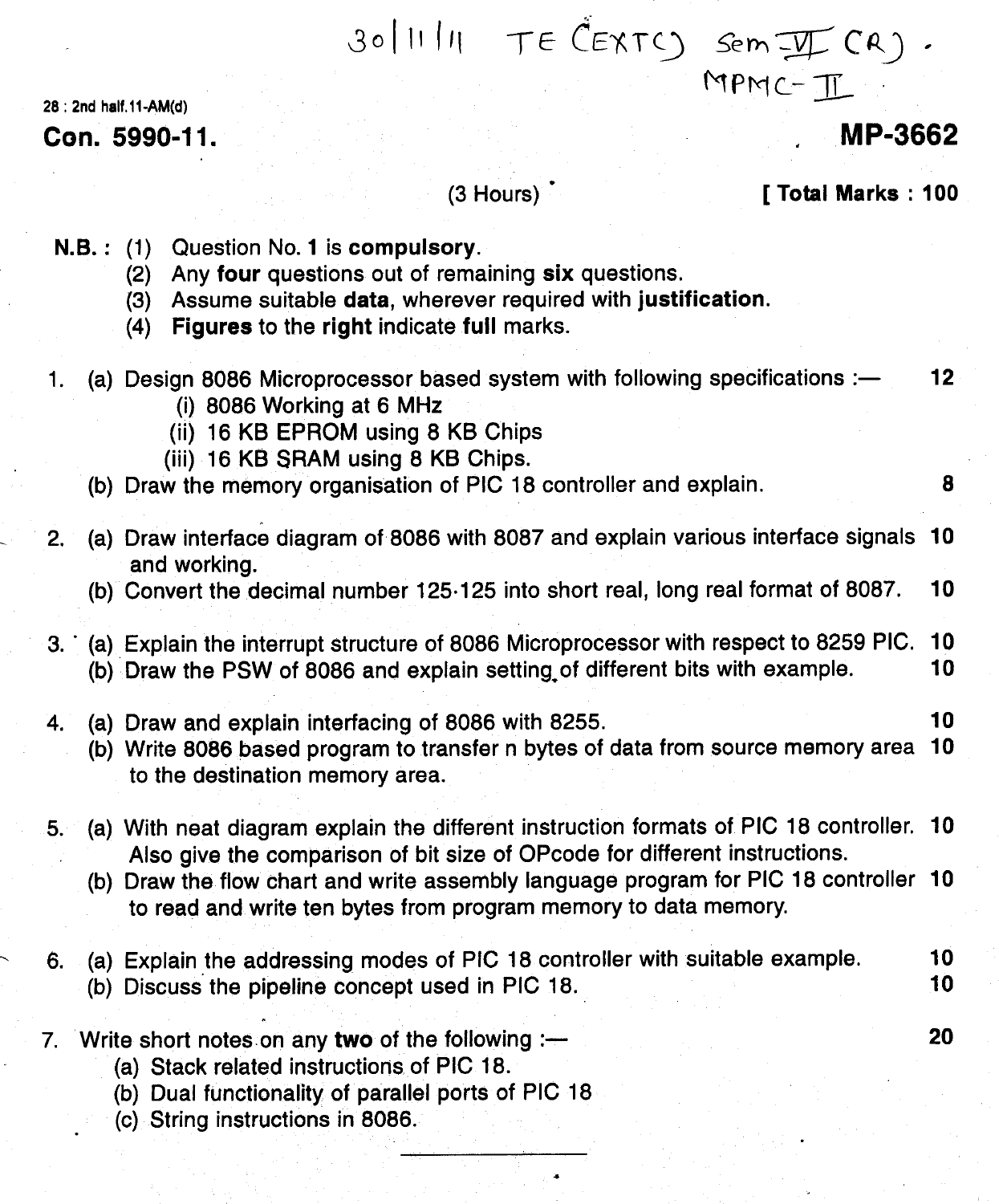, <sup>0</sup> *<sup>I</sup> f2-!2t2J* Il

TE EXTC Sem-VI

AGJ 2nd half (d+) 18

Con. 6513-11.

#### **(REVISED COURSE)**

**MP-3655 [ Total Marks: 100**

(3 Hours)

- N.B. (1) Question No.1 is compulsory
	- (2) Attempt any four questions out of remaining six questions.
	- 1. Explain any four :
		- a). Shannon Hartley theorem b). Intersymbol interference c). Correlator
		- d). Binary BCH codes *e).* Nyquist's criterion for base band signals (20)
	- 2. a). Explain the working of QPSK system with neat block diagrams.  $\cdot$  (10) b). Explain the working of M-ary FSK Transmitter and receiver. Plot the spectrum and calculate the bandwidth.  $(10)$
	- 3. a). Draw the signal space representation of QAM system. Calculate the Euclidean distance between two symbols. Derive an expression for transmitted signal. (10) b). Calculate the error probability of matched filters.  $(10)$

4. a). Consider a (7, 4) cyclic code generated by  $g(x) = 1 + x + x^3$ . Design an encode using shift registers and find out the code word for the message (1 1 0 1) using shift registers and generator matrix.  $(02+0.5+0.5)$ 

- b). Explain burst error correcting codes (08)
- $\leq$  5. a). Define entropy and information rate. Consider six messages with probabilities 0.2, 0.25, 0.15,  $\overline{0.1}$ , 0.2 and 0.1. Calculate the entropy of the source. (08)

b). Consider (3, 1, 2) convolution code with  $g^{(1)} = (100)$ ,  $g^{(2)} = (111)$ ,  $g^{(3)} = (110)$ . Draw state diagram, Trellis diagram and Tree diagram. Find out the codeword for the message  $11101.$  (12)

- 6. a). Explain the working of duo binary encoder with precoder. What are the (10) drawbacks of duo binary encoder? Plot the spectrum of duo binary encoder.
	- b). Explain Hamming codes and shortened Hamming codes. (10)
- 7. Write short notes on any  $\frac{two}{20}$ ;
	- a). Equalizers
	- b). Decoding of linear block codes
	- c). MSK transmitter and Receiver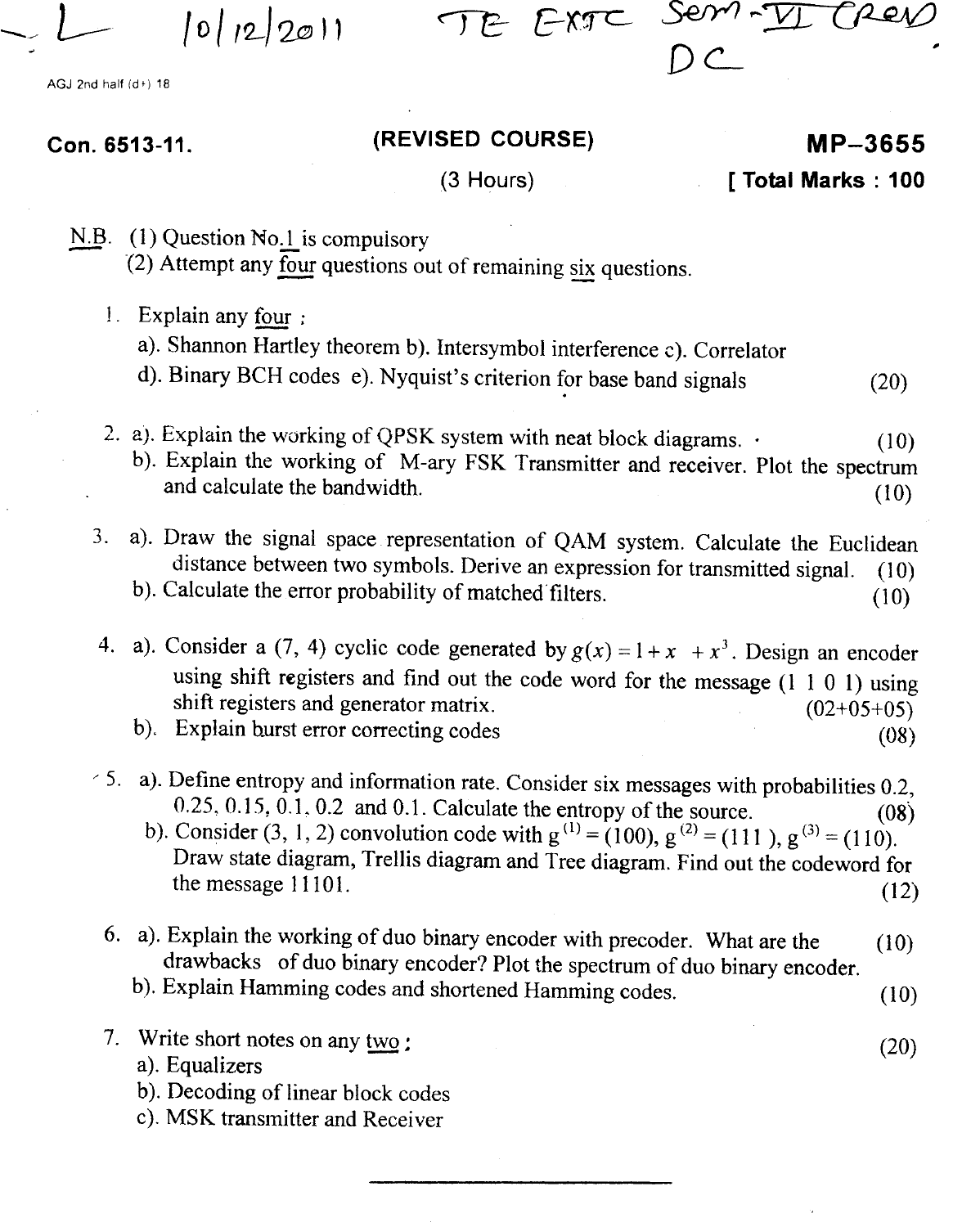#### Semi- $|20|$   $|2|20|$ IE  $A\tau R$ lind/ half-11-S.G. 71

Con.6724-11.

~

( 2 Hours)

- N.S.: (1) SolVe any **five** questions.
	- (2) Question No.1 is **compulsory.**
	- (3)' Solve any **four** from **remaining.**
- 1. Explain supply and demand for money. Also explain functions of money.
- Explain I.T.U.'s. role in global communication.  $\overline{2}$ .
- 3. (a) Explain the causes of inflation.
	- (b) Define and explain the term economics.
- 4. (a) Explain price discrimination with suitable example.
	- (b) Explain planning with suitable example.
- $5. (a)$ (b) Explain the objectives of market research and its process, Explain Blanchard's situational leadership theory.
- 6. (a) Explain regulatory strategy and price controls.
	- (b) What do you mean by theory of International Trade?
- 7. (a) Comment on shortcoming and improvement in banking system.
	- (b) Explain anyone organizational structure.

10

[Total Marks:50]

MP-3658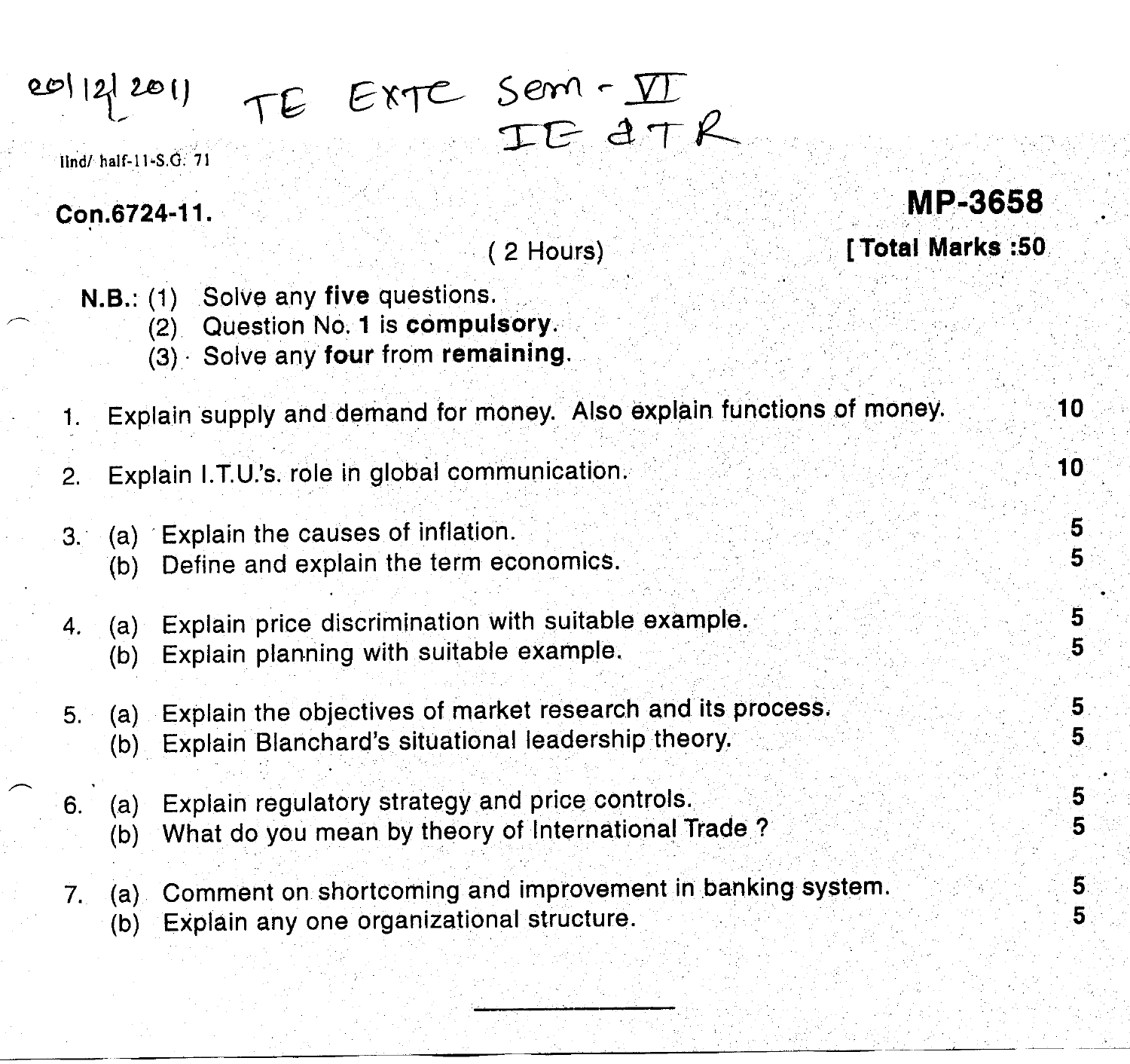|                                                               |                                                                                                                                                                                                                                                                                                                                        | TE EXTC VI (B)<br>Radevo Engg, |             | 24 12 11                                                                                                                                                                                                                                                           |                    |
|---------------------------------------------------------------|----------------------------------------------------------------------------------------------------------------------------------------------------------------------------------------------------------------------------------------------------------------------------------------------------------------------------------------|--------------------------------|-------------|--------------------------------------------------------------------------------------------------------------------------------------------------------------------------------------------------------------------------------------------------------------------|--------------------|
| 5 2nd half.11-AM(g)<br>Con. 6890-11.                          |                                                                                                                                                                                                                                                                                                                                        |                                |             |                                                                                                                                                                                                                                                                    | <b>MP-3652</b>     |
|                                                               |                                                                                                                                                                                                                                                                                                                                        |                                | $(3$ Hours) |                                                                                                                                                                                                                                                                    | [ Total Marks: 100 |
| N.B.: (1)<br>(3)                                              | Question No. 1 is compulsory.<br>(2) Attempt any four questions out of remaining six questions.<br>Assume suitable data wherever necessary and justify.                                                                                                                                                                                |                                |             |                                                                                                                                                                                                                                                                    |                    |
| (a)<br>$\left( c\right)$                                      | 1. Answer any four only.<br>Discuss about the frequency ranges in which radar operates.<br>(b) What is stagger pulse repetition frequency? Explain .<br>Explain briefly the factors that influence bandwidth of radar.<br>antenna is 4m <sup>2</sup> and radar cross section area of target is 20m <sup>2</sup><br>monopulse tracking. |                                |             | 20<br>(d) Calculate the maximum range of a radar system , which operates at 4cm with a peak<br>pulse power of 500KW, if its minimum receivable power is 13W, the capture area of<br>(e) Differentiate between amplitude comparison and phase comparison methods of |                    |
|                                                               | 2(a) Derive a expression for range of a radar.                                                                                                                                                                                                                                                                                         |                                |             | 10                                                                                                                                                                                                                                                                 |                    |
|                                                               | (b) Draw block diagram of a MTJ radar and explain each block in detail.                                                                                                                                                                                                                                                                |                                |             | 10                                                                                                                                                                                                                                                                 |                    |
|                                                               | 3a) Draw and explain the frequency response of delay line canceller.                                                                                                                                                                                                                                                                   |                                |             | 10                                                                                                                                                                                                                                                                 |                    |
|                                                               | (b) Explain effect of weather on radar.<br>(c) Explain in brief radar resolution cell -                                                                                                                                                                                                                                                |                                |             | 5<br>5                                                                                                                                                                                                                                                             |                    |
|                                                               | 4.(a) Define land and sea clutter. Describe surface clutter equation and its implication. 10                                                                                                                                                                                                                                           |                                |             |                                                                                                                                                                                                                                                                    |                    |
|                                                               | (b)What are RCS fluctuation? Explain different swerling models<br>for RCS fluctuations.                                                                                                                                                                                                                                                |                                |             | 10                                                                                                                                                                                                                                                                 |                    |
| aperture.                                                     | 5.(a) Explain various scanning methods for radar.<br>(b) Define integration loss, integration improvement factor, blind speed and noise                                                                                                                                                                                                |                                |             | 10<br>10                                                                                                                                                                                                                                                           |                    |
| application.                                                  | 6.(a) List advantages of phased array antennas over conventional antenna for radar<br>(b) Explain various losses occurring in radar systems.                                                                                                                                                                                           |                                |             | 10<br>10                                                                                                                                                                                                                                                           |                    |
| 7.<br>CW radar<br>(a)<br><b>Staggered PRF's</b><br>(b)<br>(c) | Write short notes on:<br>Doppler filter banks                                                                                                                                                                                                                                                                                          |                                |             | 20                                                                                                                                                                                                                                                                 |                    |

(d) Displays used in radar systems.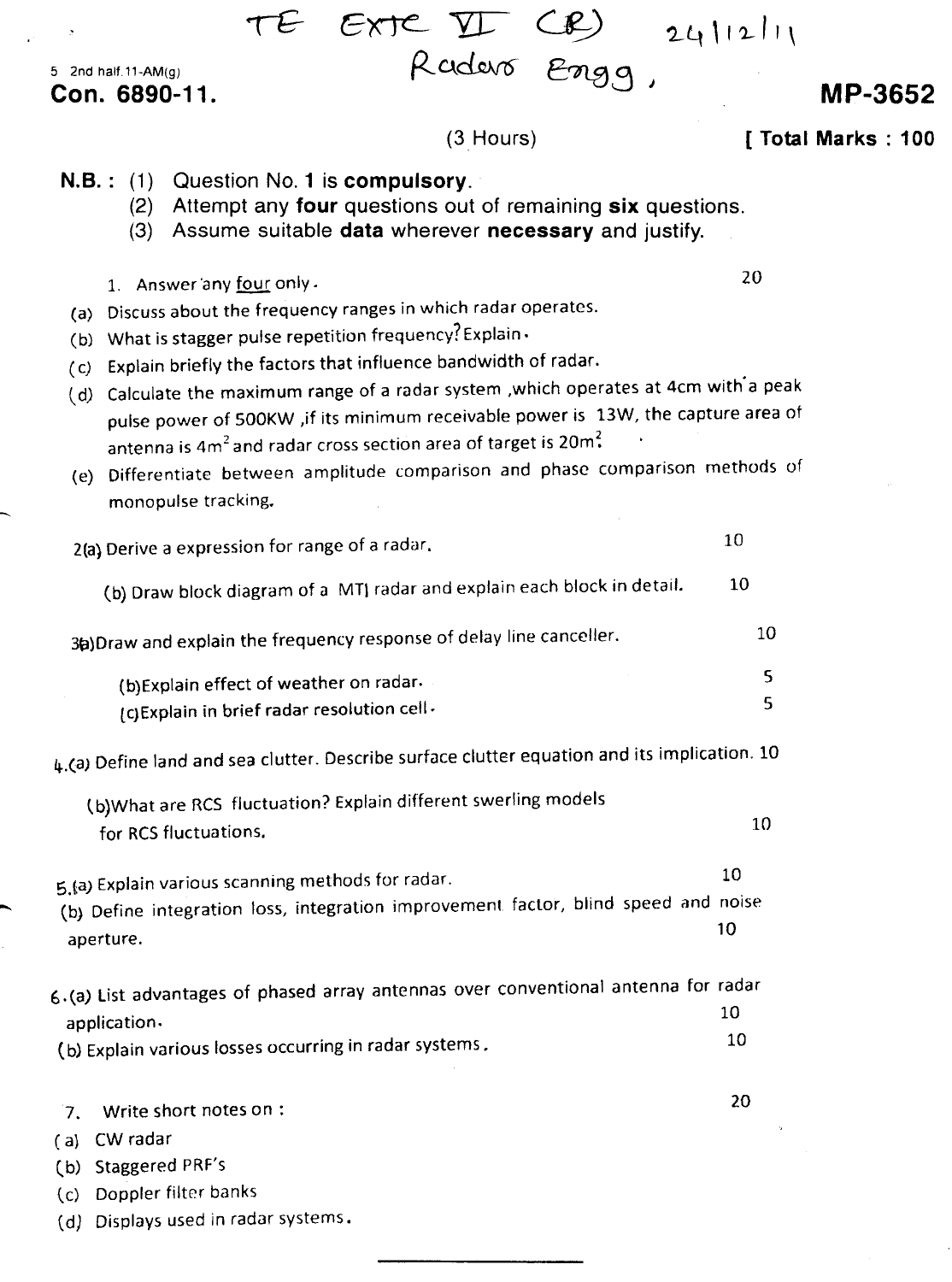$24||2|11$ 

TE EXTC II (R)<br>MICOO Electronics

41 : 2nd half.11-AM(f) **Con. 6892-11.**

### MP-3646

|        |     | UUII. UUJÆTII.                                                                                                                                                                                                                                                                                                                                                                                |          |
|--------|-----|-----------------------------------------------------------------------------------------------------------------------------------------------------------------------------------------------------------------------------------------------------------------------------------------------------------------------------------------------------------------------------------------------|----------|
|        |     | [ Total Marks: 100<br>$(3$ Hours)                                                                                                                                                                                                                                                                                                                                                             |          |
| N.B. : |     | Question No. 1 is compulsory.<br>(1)<br>Solve any four questions from remaining questions.<br>(2)<br>Assume suitable data wherever necessary and mention the same in<br>(3)<br>answer sheet.                                                                                                                                                                                                  |          |
| 1.     |     | (a) Draw and explain the profile for diffusion from $-$<br>(i) constant source                                                                                                                                                                                                                                                                                                                | 5        |
|        |     | (ii) instantaneous source.<br>(b) Explain various isolation techniques in brief.<br>(c) Compare PMOS, NMOS and CMOS technology with respect to their advantages<br>and drawbacks.                                                                                                                                                                                                             | 5<br>5   |
|        |     | (d) Describe the formation of resistors in integrated circuit.                                                                                                                                                                                                                                                                                                                                | 5        |
| 2.     |     | (a) A melt contains 0.1 atomic percent phosphoracy in silicon. Assume well mixed<br>approximation with segregation coefficient of phosphoracy to be 0.35. Calculate<br>the dopant, concentration when 10% of the crystal is puled, when 50% of the crystal<br>is pulled and when 90% of the crystal is pulled out. The Si has atomic density of<br>$5 \times 10^{22}$ atoms/cm <sup>3</sup> . | 5        |
|        |     | (b) With neat diagram explain Czochralski method for crystal growth.<br>(c) Explain in detail the different processes used to pattern the silicon oxide (SiO <sub>2</sub> ).                                                                                                                                                                                                                  | 5<br>10  |
| 3.     |     | (a) Explain in detail different parasitic effects in BJT.<br>(b) With the help of cross-section diagram explain $-$<br>(i) Lateral PnP<br>(ii) Vertical PnP transistor fabrication.                                                                                                                                                                                                           | 10<br>10 |
| 4.     |     | (a) Describe various short channel effects in MOSFET.<br>(b) What is latchup in CMOS ? What are the different methods to avoid latchup ?<br>Draw neat diagrams to describe the concept.                                                                                                                                                                                                       | 10<br>10 |
| 5.     |     | (a) How capacitors are fabricated in integrated circuit? What are the different types 10<br>of integrated circuit capacitors ? Explain with neat diagrams.                                                                                                                                                                                                                                    |          |
|        |     | (b) Describe any two methods of fabrication of monolithic resistors in detail.                                                                                                                                                                                                                                                                                                                | 10       |
| 6.     |     | (a) Determine pull up to pull down ratio $\begin{bmatrix} Z_{PU} \\ Z_{PD} \end{bmatrix}$ for an NMOS inverter driven by another 10                                                                                                                                                                                                                                                           |          |
|        | (c) | NMOS inverter.<br>(b) Describe the necessity and significance of design rules.<br>Using $\lambda$ based design rules, design 2 input CMOS NAND gate. Also draw stick<br>diagram for the same.                                                                                                                                                                                                 | 5<br>5   |
| 7.     |     | Write short notes on any four of the following :-<br>(a) Concept of sheet resistance<br>(b) Monolithic Planar diode<br>(c) Twin tub process                                                                                                                                                                                                                                                   | 20       |

- (d) IC inductors
- (e) TTL NAND gate.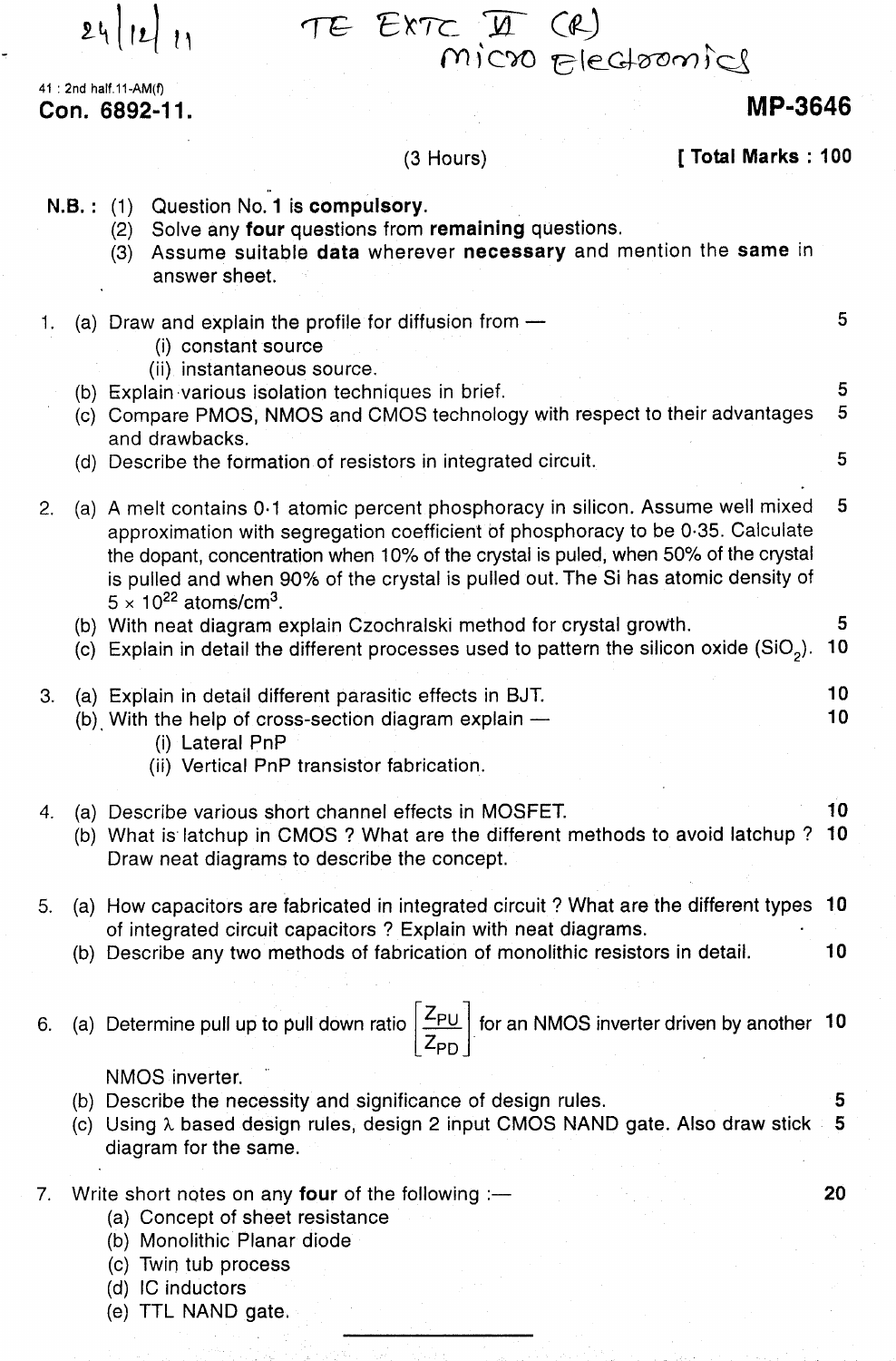$24$ 58-p3-upq-Con/scan File

Con. 7040-11.

# TS *<sup>E</sup><sup>K</sup>* IC 14- .( ¥2-) Acoustics Engg

MP-3640

#### (3 Hours) [Total Marks: 100

- N.B. : (1) Question No. 1 is compulsory.
	- (2) Solve any four questions out of remaining six questions.
	- (3) Assume suitable data wherever required, but justify the same.

| 1. (A) Find out the speed of sound in air at $0^{\circ}$ C and one atmospheric pressure.<br>Air has density 1.293 kg/cm <sup>3</sup> and ratio of specific heats 1.402 at $0^{\circ}$ C.<br>(B) Explain in brief any two fundamental properties of acoustic transducers.<br>(C) A room of 10m x 10m x4m has an average Sabine absorptivity $\bar{a} = 0.1$ ,<br>Calculate its reverberation time.<br>(D) Explain the construction and working of moving coil electro-dynamic<br>microphone. | 05<br>05<br>Û5.<br>05 |
|---------------------------------------------------------------------------------------------------------------------------------------------------------------------------------------------------------------------------------------------------------------------------------------------------------------------------------------------------------------------------------------------------------------------------------------------------------------------------------------------|-----------------------|
| 2. (A) Explain in brief the principle of acoustic reciprocity and its application                                                                                                                                                                                                                                                                                                                                                                                                           | 10                    |
| to simple sources.<br>(B) What are the methods of images?                                                                                                                                                                                                                                                                                                                                                                                                                                   | 10                    |
| 3. (A) Explain in detail the Helmholtz resonator.<br>(B) Explain in brief the following terms of acoustic waves:                                                                                                                                                                                                                                                                                                                                                                            | 10                    |
| (i) Acoustic intensity<br>(ii) specific acoustic impedance<br>(iii) Energy density and (iv) Speed of sound in fluids.                                                                                                                                                                                                                                                                                                                                                                       | 10                    |
| 4. (A) State and explain the fundamental properties of hearing.                                                                                                                                                                                                                                                                                                                                                                                                                             | 10 <sup>°</sup>       |
| (B) Explain the phenomenon absorption of sound from viscosity.                                                                                                                                                                                                                                                                                                                                                                                                                              | 10 <sup>°</sup>       |
| 5. (A) What are the different sound absorption materials in acoustic design?<br>Explain in brief their selection criteria.<br>(B) Explain the noise induced hearing loss and also state the permissible daily                                                                                                                                                                                                                                                                               | 10                    |
| noise exposure limits for industrial environment by OSHA.                                                                                                                                                                                                                                                                                                                                                                                                                                   | 10                    |
| 6. (A) Explain the calibration of receivers.                                                                                                                                                                                                                                                                                                                                                                                                                                                | 10                    |
| (B) Compare the operation of carbon and piezoelectric microphones.                                                                                                                                                                                                                                                                                                                                                                                                                          | 10                    |
| 7. Write short notes on (Any Two):                                                                                                                                                                                                                                                                                                                                                                                                                                                          | 20                    |
| (A) Highway noise<br>(B) Acoustic filters- high pass and low pass<br>(C) Types of loudspeaker cabinets.                                                                                                                                                                                                                                                                                                                                                                                     |                       |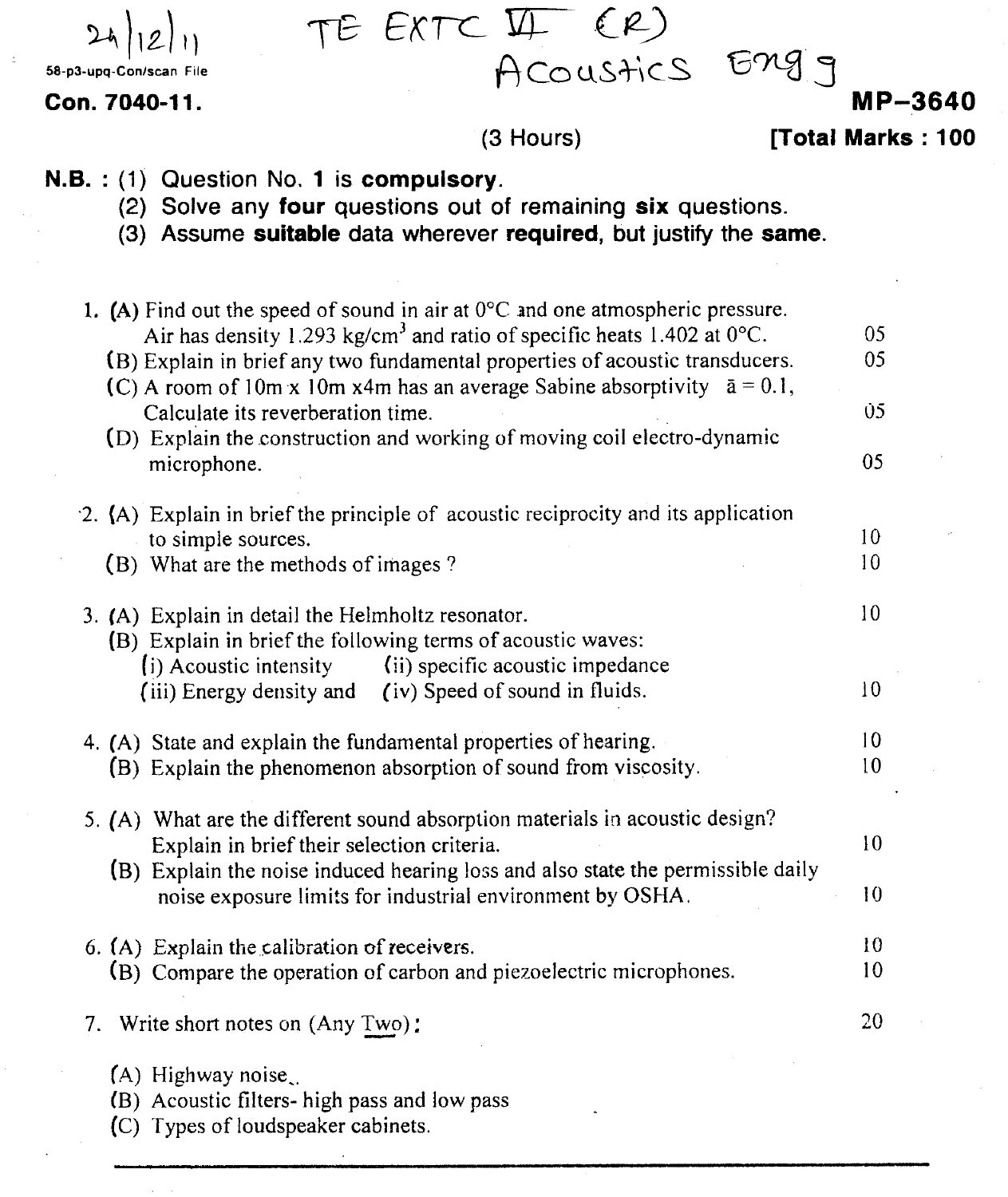$S$ e m逆[  $(E^{\text{XTC}})$  $N$ ct $w_0$  or  $|z,$  and fuzzo logic  $E$ coffre *1* Meur (REVISED COURSE) Con. 6896-11. MP-3649 (3 Hours) [ Total Marks : 100 N.B. ::(1) Question No.1 is compulsory. (2) Solve any four questions from remaining  $six$ . 0.1. (a) Explain any two types of defuzzufication techniques...  $(20)$ (b) Explain Widro Hoff learning rule. ©What is evolutionary Computing? How is it useful in soft computing? (d) Explain any two properties of fuzzy sets. Q.2. (a) Explain Function approximation using Radial Basis Function Neural network. Compare RBF and WLP. A construction of the set of the set of the set of the set of the set of the set of the set of the set of  $\Omega$ (b) Using back propagation network find the new weights for the net shown in figure .It is presented with input pattern [0,1] and the target output is 1.Use learning rate 0.25 and binary sigmaidal function.<br>(10)  $0.4$ Ο  $Q.3.$ (a) Explain Solving EXOR problem using RBF and MLP. (10) (b)Explain Boltzmann Machine with architecture and algorithm. (10) *QA..* (a)What is Self organizing map? Explain Kohonan SOM with learning algorithm. (12) (b) For speed control of DC motor the membership functions for series resistance,armature current and speed are :  $(8)$  $R = \{ \frac{0.4}{0.6} + \frac{0.6}{0.4} + \frac{1}{0.1} \}$  $30$   $60$   $100$   $120$  $=$ { $\frac{0.2}{+}$   $\frac{0.3}{+}$   $\frac{0.6}{+}$   $\frac{0.8}{+}$   $\frac{1}{-}$  +  $\frac{0.2}{-}$  $20$   $40$   $60$   $80$   $100$   $120$  $N=f\frac{0.35}{10.67}+\frac{0.67}{10.97}+\frac{0.25}{10.25}$  $00$  1000 1500 1500 Find the following: (i)S=R X I (ii) T=I XN (iii)P=S o T (by max-min composition) (iv) P=S o T (by max product composition).

#### **[ TURN OVER**